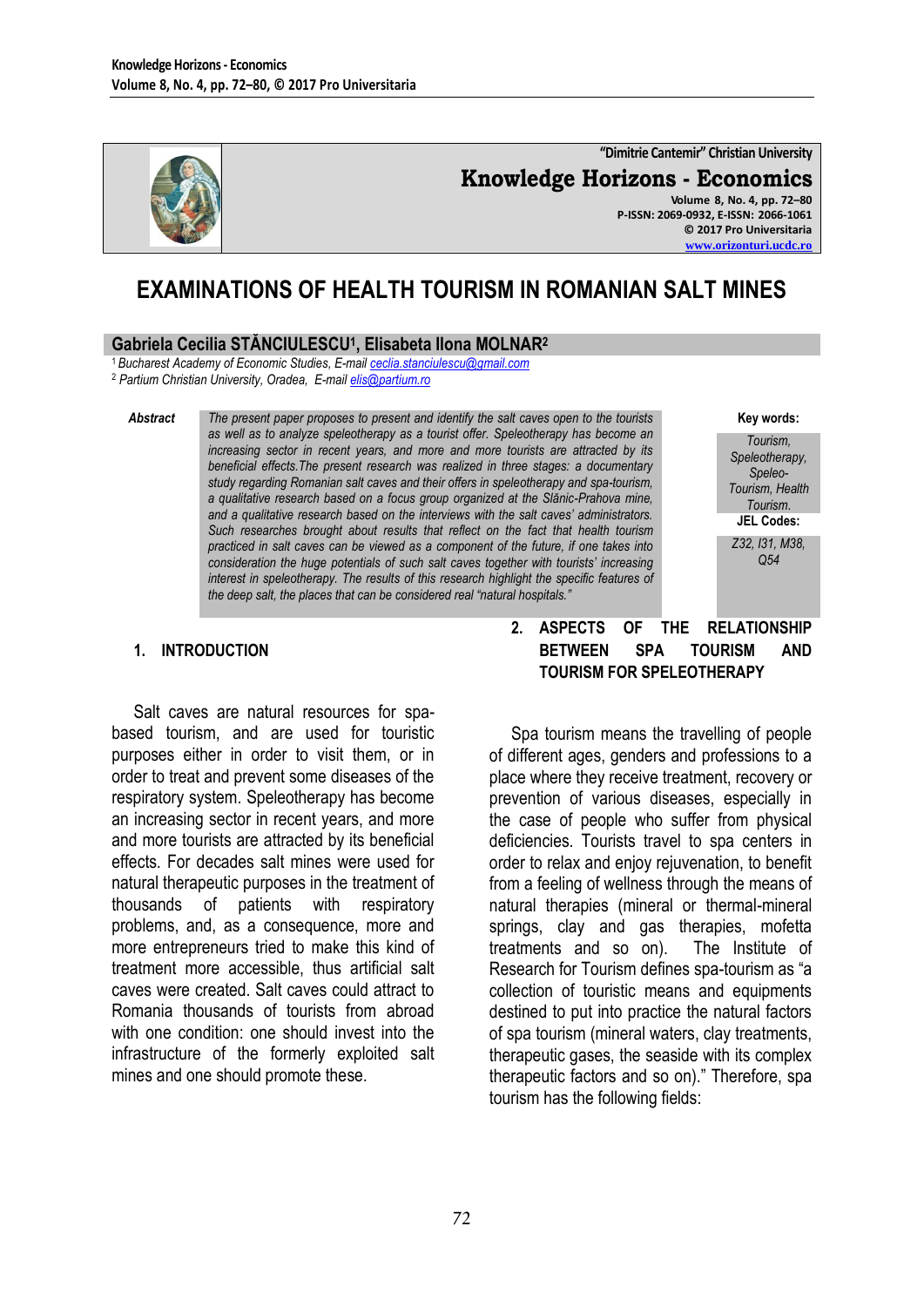| $1.15$ and $1.101$ and $1.000$ and $1.000$ and $1.000$ |                                                                                                                                                                          |  |
|--------------------------------------------------------|--------------------------------------------------------------------------------------------------------------------------------------------------------------------------|--|
| Type of spa-tourism                                    | <b>Explaining the content</b>                                                                                                                                            |  |
| Balneotherapy                                          | Using natural factors of balneotherapy for medical purposes (treatments).                                                                                                |  |
| Balneo-climate therapy                                 | The combination of natural factors: climate, balneo-factors (mineral                                                                                                     |  |
|                                                        | springs, lakes, salt mines, clays, therapeutic gases, beaches, seawater)<br>of a balneo-climate therapy center for prophylactic, healing, and<br>rehabilitation purposes |  |
| Thermal hydrotherapy                                   | The therapeutic use of hot mineral springs for the tourists at a thermal                                                                                                 |  |
|                                                        | spa resort.                                                                                                                                                              |  |
| Thalassotherapy                                        | Thalassotherapy consists of medical treatment in the sea shore climate,<br>especially through baths in seawater                                                          |  |

#### Figure 1. **The Fields of Spa Tourism**

Source:\*\*\* Editorial collectiv "Factori naturali de cura in statiunile balneoturistice", I.C.T., MinisterulTurismului, București, 1997, pg. 23 and Cavruc, Valeriu, Sarea Timpul şi Omul, Editura Angustia, Bucureşti, 2006

Romania has a high potential for the balneotherapeutic treatment of different diseases, because of its natural resources. The physical and chemical quality and the value of the natural healing factors are similar, even superior to other spa tourism resorts all over the world.

| Natural balneotherapeutic resources                                     | <b>Explaining the content</b>                                                                                                                                                                                        |
|-------------------------------------------------------------------------|----------------------------------------------------------------------------------------------------------------------------------------------------------------------------------------------------------------------|
| I. Mineral and thermal-mineral springs                                  | Exploited in balneotherapy resorts                                                                                                                                                                                   |
| II. Therapeutic lakes                                                   | They contain waters rich in chloride, sodium and<br>sulfates; one might include here the lakes in salt<br>mines, used for treating rheumatic, neurologic as well<br>as gynecologic problems.                         |
| III. Therapeutic clays/muds                                             | Black, sulphurous sapropels can be found at<br>Techirghiol, Amara; mineral clays coming from hot<br>springs at Băile Felix and chemically decomposed<br>peats at Borsec, Geoagiu Băi.                                |
| IV. Therapeutic gases                                                   | These contain carbon dioxide emanations in the form<br>of natural mofettas (natural emanations of carbon<br>dioxide) or artificial ones (bottled gases) as well as<br>sulphurous emanations                          |
| V. Salt caves                                                           | These are beneficial for healing the diseases of the<br>respiratory system through the high concentration of<br>salt.                                                                                                |
| VI. Medical herbs                                                       | Their use is known under the name of Phytotherapy<br>and are used for medical as well as cosmetic purposes                                                                                                           |
| VII. Climate factors - used in balneotherapy through<br>climate therapy | Their use is known as climate-therapy                                                                                                                                                                                |
| VIII. Air ionization therapy                                            | It has its effects on the organism through air ionizing;<br>natural, predominantly negative air ionization has<br>positive effects in the case of some diseases, such as<br>bronchial asthma and high blood pressure |

| Figure 2. The natural balneotherapeutic resources of Romania |  |
|--------------------------------------------------------------|--|
|                                                              |  |

*Source:* \*\*\* Strategia ARB pentru dezvoltarea turismului balnear 2014", <http://bioclima.ro/Strategia%20ARB%202014.pdf>

Based on the aforementioned facts one can observe that salt mines represent an important natural factor for spa tourism. They are considered effective because they play a major

role in the treatment of respiratory diseases through their high concentration of aerosols,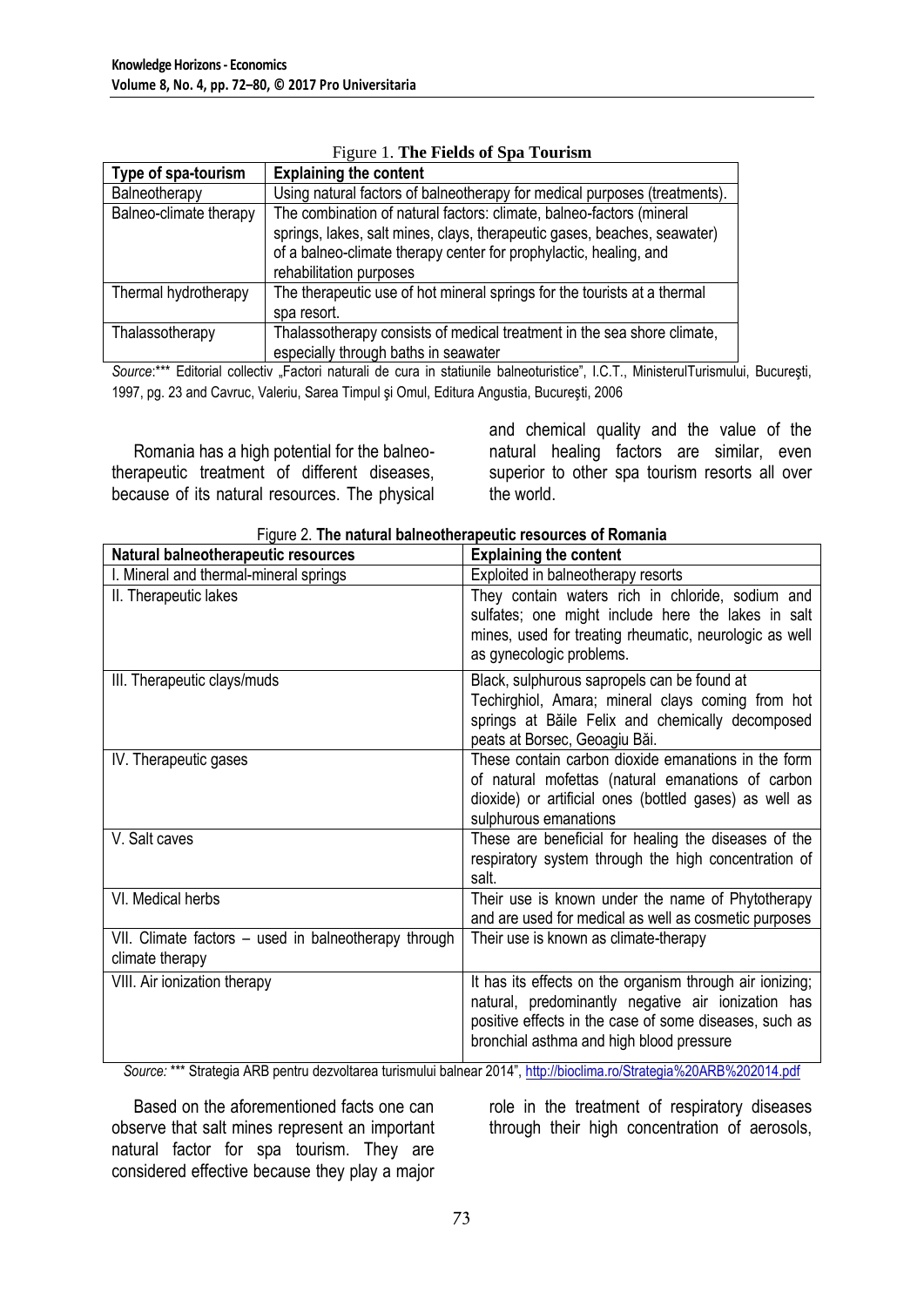continual levels of temperature and humidity. On the other hand, the use of speleotherapy*<sup>1</sup>* on the large scale was determined by the necessities that occurred in the treatment of respiratory system problems (a field of diseases constantly increasing), which appeared due to the conditions created by our modern world (excessive industrialization in certain areas environmental pollution, urban agglomeration, psychic stress). The beneficial effects of subterranean cures had been known since the time of the Roman Empire, but the first speleotherapy center was founded in Germany in the middle of the 20th century. In short time the use of such subterranean treatment centers were spread in Poland and Hungary. The therapeutic use of salt mines started with a series of observations in the 19<sup>th</sup> century, but especially after the Second World War: the lack of chronic bronchitis in the case of miners working at the salt mines of Wieliczka (Poland) as well as the rapid healing of newly employed miners were observed; the improvement and shortly the complete disappearance of asthma attacks in the case of people suffering from asthma hiding in caveshelters during the Second World War's bombings were also outstanding observations.

In Romania there are no concrete records regarding the first treatments by speleotherapy, however, the researcher, J. Fridvalskz wrote the following in 1767: "all who suffer from mange, headaches, and eye diseases are gathered here" (Pucioasă Cave). At present, as a result of recognizing the importance of this therapeutic tradition, a series of salt caves were included in the therapeutic circle: salt cave of Turda, Slănic Prahova, Ocnele Mari, Tg. Ocna and Cacica, Ocna Mureş, Ocna Dej and Praid.

The increasing number of deaths in recent years caused by the diseases of the respiratory system drew people's attention to salt mines as possible sources of respiratory problem treatment. The salt mines bring about

<u>.</u>

a considerable health improvement, a fact proven by time and understood by more and more people. This is the reason why the population chooses speleotherapy as a method of curing respiratory problems. The factor of microclimate used in the treatment of patients suffering from respiratory diseases is the socalled salt mine's microclimate or the "cave's" microclimate. The specific parameters of the Romanian salt caves' microclimate<sup>2</sup> are the following:

- Temperature of approx. 12˚- 13˚ C  $\bullet$
- Relative humidity of approx. 60- 80%
- Reduced air waves, preferably undetectable(Răsvan Damian, 2006:13)

The most important benefit of salt mine cures is the treatment of the lightest forms of bronchial asthma (in the first phase) in the case of adults and children, of forms of simple bronchitis and of respiratory allergies. For a correct and efficient treatment of such diseases in Romanian salt mines there is a 4 hours program in the morning under strict medical supervision. The program contains relaxation on beds or chairs, general and respiratory medical gymnastics, games (chess, table tennis, snooker), and walking. Most doctors recommend a cure of 1-3 months. The efficient results obtained in maintaining and consolidating health and in recreating the potential energy brought about the growing importance of spa-tourism, determining it to become one of those types of tourism that has a continually growing position in the international tourism market. In such conditions in which – on a global level – one can observe a tendency of replacing traditional treatments with milder ones, with less toxic ones (that is, natural cures), salt caves, as alternative means in the treatment of respiratory diseases, achieved an even greater importance.

<sup>&</sup>lt;sup>1</sup> The method of treating diseases (asthma, bronchitis etc.) through seating patients in caves or salt domes.  $[Gen. -iei. / cf. ar. spelaion - cave. the rangei  $a$$ treatment].

<sup>&</sup>lt;u>.</u> <sup>2</sup> **MICROCLIMÁT,** *microclimate,* s. n. Totalitatea conditiilor de climă (temperatură, umiditate, vânt) particulare unor spatii mici; clima spatiului din imediata apropiere a solului; microclimă. – From fr. **microclimat.**  "A[n area](http://dictionary.cambridge.org/dictionary/english/area) in which th[e weather](http://dictionary.cambridge.org/dictionary/english/weather) is usually different from the [areas](http://dictionary.cambridge.org/dictionary/english/area) around it." Cambridge Dictionary.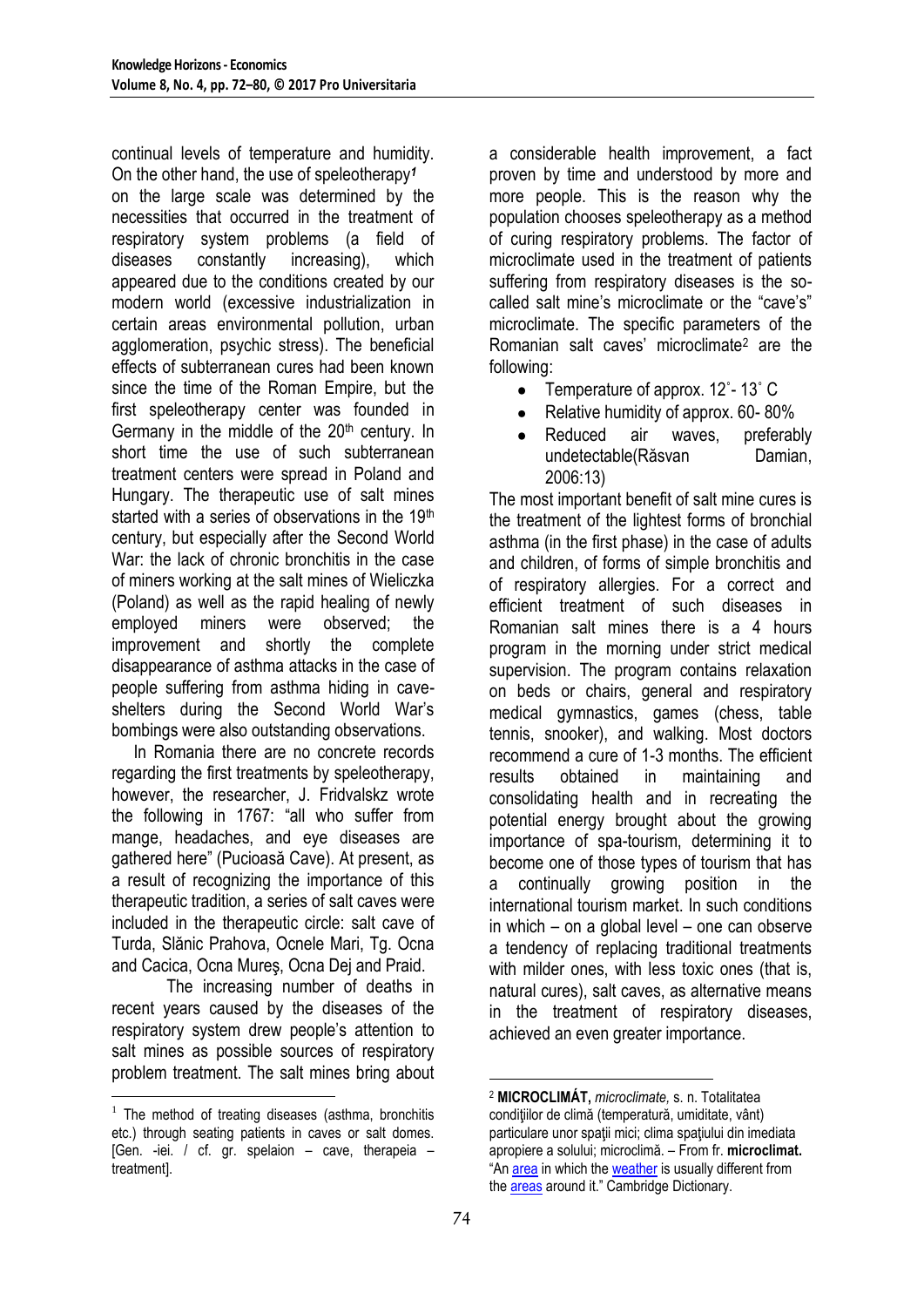# **2.1. Romania's salt resources and their potential use for speleo-tourism**

Salt is an indispensable component of human organism, therefore people had become aware of its importance throughout history. Thus, popular tradition in Romania even nowadays has the custom of welcoming someone with bread and salt as a sign of good hospitality.

From the ancient manuscripts to even nowadays' way of thinking, the importance of salt is highlighted in many ways. Salt is one of the most widely spread substances in nature. Rock salt is a mineral rock exclusively formed of the mineral named "halite" (rock salt), a natural substance composed over 96% of NaCl. (Stoica Coriolan,1981:36)

Salt had a significant importance for the Romans, so that they called it the "gift of earth." Besides the fact that salt represented a means of exchange, it was also a payment for the Roman soldiers, who, together with regular payment received a certain amount of salt, called *salarium*, a vital part of their monthly wage. This is where the Romanian word "salariu" (salary) comes from.(Sora Mihai,1981:26) Romania is one of the countries that have the richest resources of high quality salt. Our salt supplies are above 6 billion tonnes, so that such supplies are virtually inexhaustible.

In Romania **45 salt deposits** are identified as main salt deposits starting from ancient time up until the present. Many of these had a short existence, but others were continually exploited from ancient times to nowadays. On the same deposit one could observe 10-20 exploitations over time. The most well known exploitation sites from antiquity are: Ocna Slatina, Coştui, Ocna Şugatag, Rona, Ocna Dej, Sărăţel, Sic, Ciceu, Iliuşa, Măştur, Turda, Ocna Mureş, Domneşti, Caianu Mare, Cuzdioara, Vireag, Reteag, Ocna Şugatag, Şintereag, Chiuza,

Tau, Beclean, Sovata, Mărtiniş, Rupea, Ocna Sibiului, Ocnele Mari, Bozasca.

**The exploitation sites known from the Middle Ages were identified as follows:** Grozeşti, Nord Valea Sării, Sud Valea Sării, Bisoca (Picineaza), Ariceşti, Ghitioara, Teişani, Telega, Doftana, Bãicoi, Ocnita, Praid, Slãnic Prahova, Tg. Ocna, Cacica. Among these **there are 7 sites that are still actively exploited** (Slănic Prahova,Ocnele Mari, Tg. Ocna and Cacica – outside the Carpathians and Ocna Mureş, Ocna Dej and Praid – in the inside of Carpathians),(Cavruc Valeriu, 2006:10).

As a result of extracting salt from the subterranean parts, the salt mines appeared. With the passing of time, massive exploitations contributed to the clash of these mines, consequently leading to their transformation into salt lakes.Nowadays we have a great number of lakes that exemplify this phenomenon. Focusing on the proposed thesis of the paper our attention is now directed towards those salt mines that are managed and organized for touristic purposes as well. As a result of extracting salt from the subterranean parts, the salt mines appeared. With the passing of time, massive exploitations contributed to the clash of these mines, consequently leading to their transformation into salt lakes.Nowadays we have a great number of lakes that exemplify this phenomenon.

Focusing on the proposed thesis of the paper our attention is now directed towards those salt mines that are managed and organized for touristic purposes as well.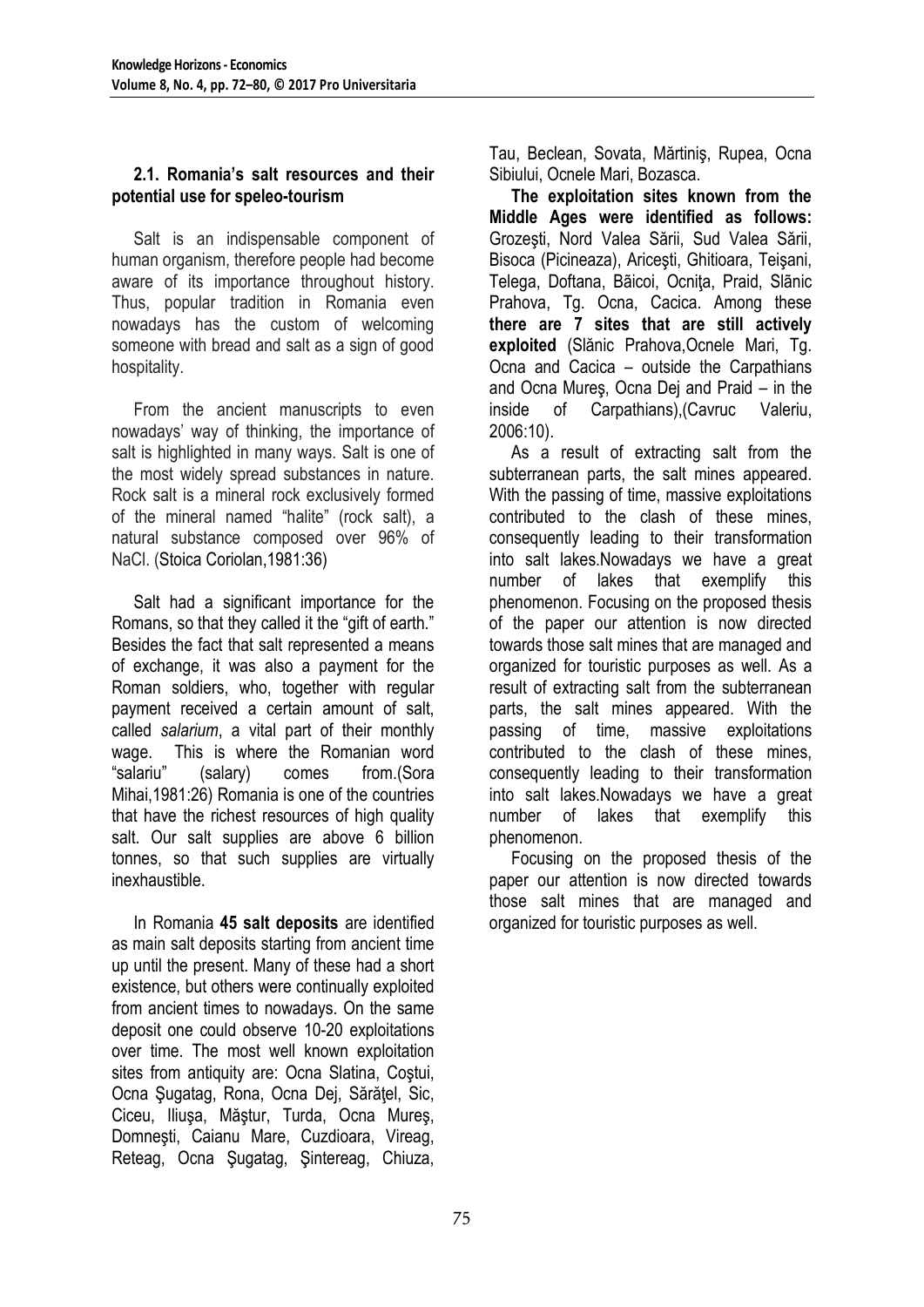| Figure 3. Romanian salt mines and their |
|-----------------------------------------|
| managers                                |

| Name of          | <b>Administration</b> |
|------------------|-----------------------|
| <b>Salt Mine</b> |                       |
| Salina           | Societatea            |
| Slănic           | Națională a Sării     |
| Prahova          | (National Salt        |
|                  | Society)              |
| Salina           | Societatea            |
| Cacica           | Națională a Sării     |
| Salina           | Societatea            |
| Ocna Dej         | Națională a Sării     |
| Salina           | Societatea            |
| Ocnele           | Națională a Sării     |
| Mari             |                       |
| Salina           | Societatea            |
| Praid            | Națională a Sării     |
| Salina Tg.       | Societatea            |

| Ocna   | Națională a Sării |
|--------|-------------------|
| Salina | SC.Turda Salina   |
| Turda  | Durgau.SA         |
| Salina | Societatea        |
| Ocna   | Națională a Sării |
| Mures  |                   |

*Source*: Created by the author based on the information from[: http://www.salrom.ro/begin.htm](http://www.salrom.ro/begin.htm), <http://www.salinaturda.eu/>

From the aforementioned 8 salt mines only seven are currently exploited, under the administration of the National Salt Society, while Salina Turda is open only for tourism.

#### Figure 1 **– Salt mines on the map of Romania**



*Source: Made by the author based on the information from: [www.salinaturda.eu](http://www.salinaturda.eu/) ; www.salinapraid.ro; www.salina.ro*

*www.turismland.ro; www.salina-cacica-suceava; [www.slanic.ro](http://www.slanic.ro/)*

As one can observe it in the image above, salt resources are located mainly in the Sub-Carpathian and Transylvanian areas.

At present, in the context of national economy the continuity of salt mining tradition is ensured by only authorized salt producer in Romania, the National Salt Society - Societatea Naţională a Sării S.A – Salrom (SNS), which has as its main objective not only the

extraction, management, and sale of salt and of other non-metal substances (limestone, mica, graphite, feldspars, and so on), but also the promotion of health and recreation tourism in the salt mines.<sup>3</sup>

<u>.</u>

[www.salrom.ro,](http://www.salrom.ro/) Access date: 08.04.2011

Romanian legal entity with state capital, Societatea Naţională a Sării S.A. (the National Salt Society) is a joint stock company established under Government Decision no. 767/21.11.1997. The widely spread salt deposits on the territory of Romania brought about the appearance and dvelopment of the seven mining sites, which later on became branches without legal personality of the National Salt Society- Salrom: Cacica, Ocna Dej, Ocna Mureş, Praid, Râmnicu Vâlcea( Ocnele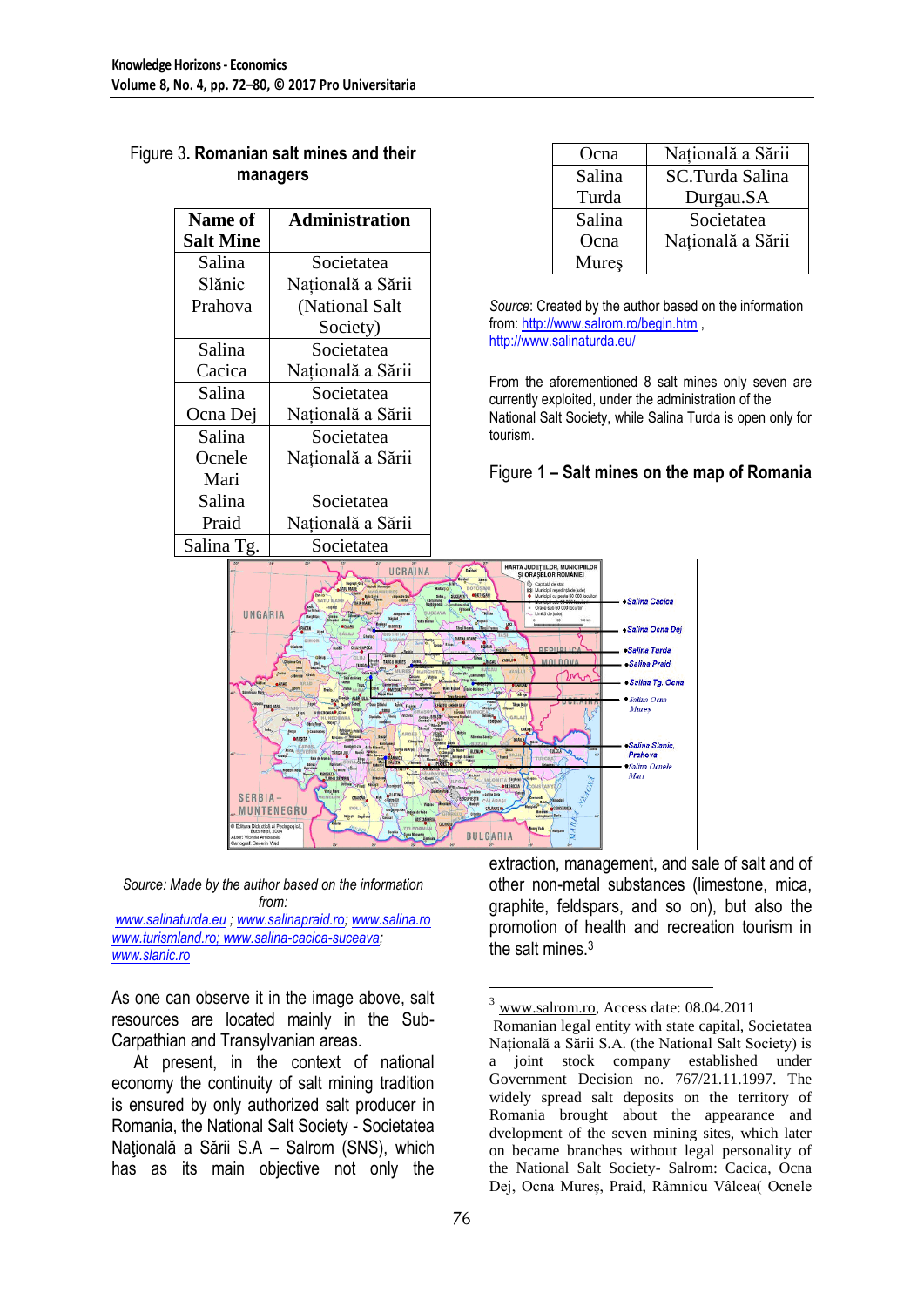A part of the aforementioned salt mines is not totally administered by Salrom SA. For example, regarding the tourist exploitation of the Slănic Prahova salt mine: this is not realized by SALROM. SA, since the company only focuses on the extraction, production, and sale of salt. From a tourism point of view, the salt mine (more precisely the mine called Unirea) is managed by the company named: SC Valdor SA**.** In 1992 this company took over the complete balneo-climatic activity of the Slanic resort, including the management of the tourism in the Unirea mine.

 Salina Turda is the only one among the aforementioned salt mines that is not under the administration of the National Salt Society, but it is managed by the joint stock company *Turda Salina Durgău*, which has a single stockholder, the local City Council of Turda.

For our country salt represents an extremely rich and valuable resource, which was valued by our ancestors from ancient times leaving us the same task to do. Leaving behind old mining traditions the new generations started to use more modern and efficient methods of extraction, thus, the issue of salt has remained a major point of interest for everyone. Throughout centuries salt resources were managed in various ways, and, at present, a national society holds monopoly on the exploitation of salt.

The majority of Romanian salt mines are managed according to tourism services by the SNS, a society responsible for industrial exploitation. This fact means an obstacle in the process of tourism activities, since an effective tourism exploitation needs a special managing program, different from that of the actual exploitation. Such a program is needed for the salt mines that can be visited by the public and that can offer subterranean treatment if they want to function according to the competitive European standards.

1

## **3. THE RESULTS OF THE RESEARCH REGARDING ROMANIAN SPELEOTHERAPY – A CASE STUDY**

Speleotherapy can be viewed as a method of treating some diseases of the respiratory system, or as a tourist offer. The beneficial effects that the salt cave's microclimate has on the respiratory system determine more and more tourists to visit such places. Moreover, there are numerous tourist packages that include speleotherapy in their services.

 There are a lot of salt mines exploited in terms of tourism not only in Romania but also in Europe. In the first part, the present chapter proposes to identify the tourist offers of these salt mines, and then attempts to reveal a relatively new method of substituting natural salt caves by artificial microcaves.

 The use of speleotherapy*<sup>4</sup>* on the large scale was determined by the necessities that occurred in the treatment of respiratory system problems (a field of diseases constantly increasing), which appeared due to the conditions created by our modern world (excessive industrialization in certain areas, environmental pollution, urban agglomeration, psychic stress). The beneficial effects of subterranean cures were known since the time of the Roman Empire, but the first speleotherapeutic center was founded in Germany in the middle of the  $20<sup>th</sup>$  century In short time the use of such subterranean treatment centers were spread in Poland and Hungary.

The therapeutic use of salt mines<sup>5</sup> started with a series of observations in the  $19<sup>th</sup>$  century,

<u>.</u>

Mari), Slănic Prahova, Târgu Ocna. The National Salt Society has its hedquarters on Calea Victoriei, no. 220, CP 010099 Bucureşti 1, România.

<sup>4</sup> The method of treating diseases (asthma, bronchitis etc.) through seating patients in caves or salt domes. [Gen. -iei. / cf. gr. spelaion – cave, therapeia – treatment].

<sup>5</sup> *Salt therapy* is a natural therapy that has been practiced since the 18th century. It involves inhaling dry salt, which cleanses both the airways and the skin to relieve congestion, inflammation and skin irritations. Salt therapy is a natural and non-invasive therapy that can helps relieve the symptoms of a wide range of respiratory and skin conditions. It is a natural anti-inflammatory, antibacterial and antihistamine, so people experiencing everything from asthma to eczema can expect significant and lasting relief following regular salt therapy.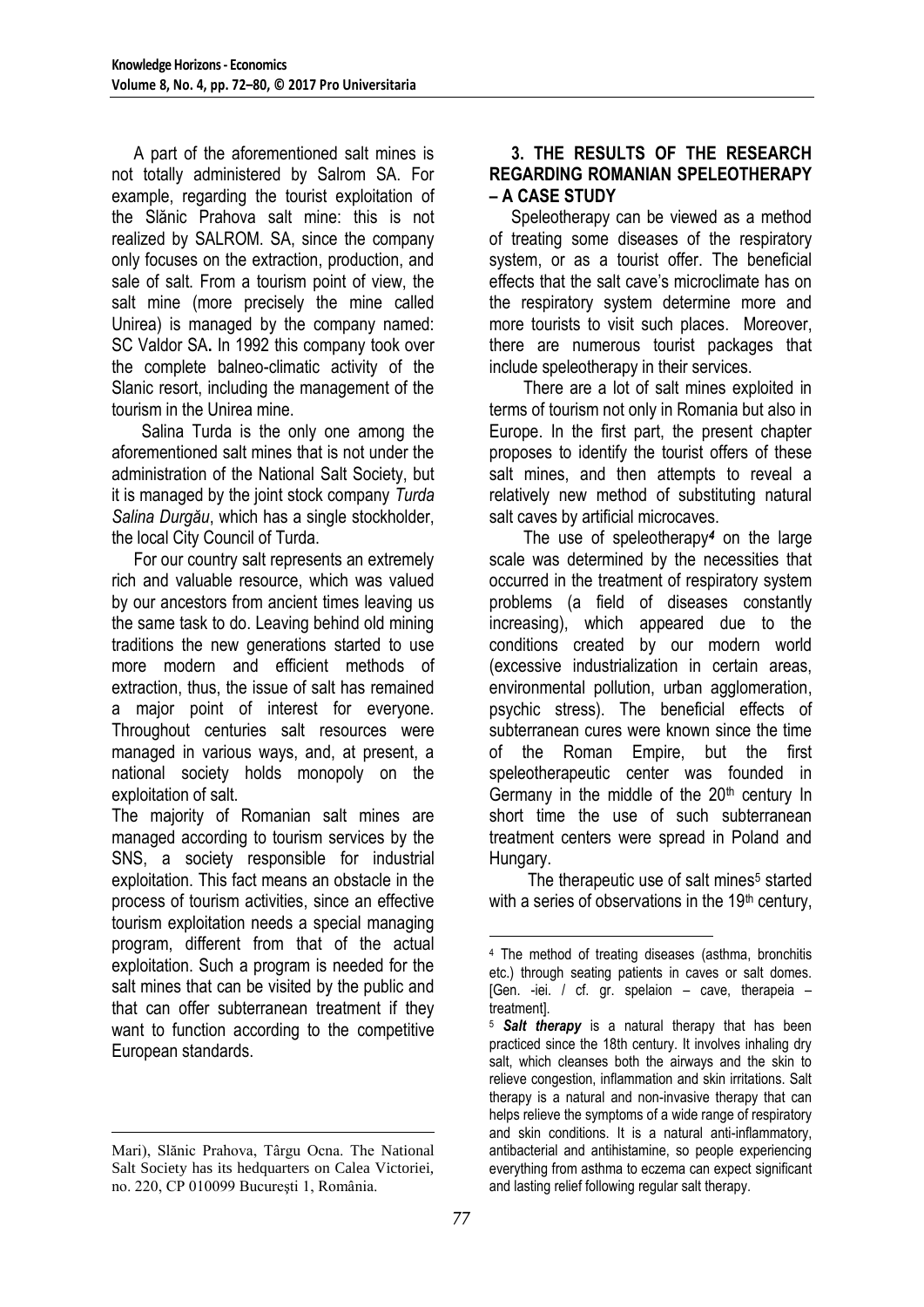but especially after the Second World War: they could observe the lack of chronic bronchitis in the case of miners working at the salt mines of Wieliczka (Poland) as well as the rapid healing of newly employed miners; the improvement and shortly the complete disappearance of asthma attacks in the case of people suffering from asthma hiding in cave-shelters during the Second World War's bombings were also notable.

In Romania there are no concrete records regarding the first treatments by speleotherapy, however, the researcher, J. Fridvalskz wrote the following in 1767: "all who suffer from mange, headaches, and eye diseases are gathered here" (Pucioasă Cave). At present, as a result of recognizing the importance of this therapeutic tradition, a series of salt caves were included in the therapeutic circle: salt cave of Turda, Slănic Prahova, Ocnele Mari, Tg. Ocna and Cacica, Ocna Mureş, Ocna Dej and Praid.

 The Slanic Prahova is different from the other salt mines in the country since it is the largest one.

Moreover, it is unique in Europe because the mine's area covers 90.000 square meters and it is 60 meters high, with an opening in the ceiling of 10 meters. It has 208 meters depth and it has 14 rooms.

Slănic Prahova incorporates three former exploitation sites: Carol Mine (currently closed), Mihai Mine (currently hosting sports competitions – plane modeling, athletics) and Unirea Mine (open for visiting). Nowadays

<u>.</u>

exploiting activity is still present in the Victoria mine. Its origins date back to Count Mihai Cantacuzino, who, realizing that there is a huge salt deposit in the Slanic region, wanted to open a salt mine and, thus, bought the Slanic estate between 1685 and 1694.<sup>6</sup>

The first mining site was opened in 1881, and it was the Carol mine that served as salt extraction mine for 61 years, up until 1881. In 1912 a new mine was opened, named Mihai, and this was also the first mine in Romania that had electric light. In 1943 a new exploitation site was opened, named Unirea, and it was situated under the Mihai and Carol mines. Extraction in this mine was performed until 1972; then it became transformed into a site destined for tourists' visits and healthcare. From 1970 to nowadays it is only the Victoria mine in which there is active salt extraction.

 The beneficial effects of the salt mine's microclimate at Slănic has been known since the 1960s. Due to the numerous positive results in the treatment of respiratory diseases, the importance of salt mines has increased in recent years.

The **microclimate** in salt mines is a favorable natural therapeutic factor in the treatment or in the alleviation of respiratory disorders.

 One of the subterranean rooms hosts a historical museum of salt named by its author, the sculptor Iustin Năstase, *"Sala Genezei", the Room of Genesis.* One can admire here the busts of Traian and Decebal, surrounded by the specific elements of Dacian and Roman people. On one of the salt mine's walls, in a stone relief, one can admire Mihai the Valiant, and, in another room, one can find the salt statue of Mihai Eminescu. Moreover, there are expositions of mining flowers and amber.

Next to these, one can find leisure and recreation facilities: a small football field, a space for children with small cars and bicycles, inflatable playground for children, swings, gilders, spaces for table tennis and snooker. There is a space destined for eating, arranged

1

The dry salt aerosol particles are inhaled deep into the client's lungs to relieve inflammation and loosen congestion to allow easier and improved breathing. The salt particles help to open up the airways, increase oxygen intake and cleanse the airways of smoke, dust, pollutants and other allergens. When the salt lands on the skin it also helps to relieve sore, flakey, red and irritated skin caused by skin conditions. Consistency is key when it come to salt therapy. After regular salt therapy, breathing will become easier and shortness of breath, wheezing, coughing, congestion and irritated skin will gradually be alleviated. It is important to remember that salt therapy is not an alternative therapy, but a complementary one. It is designed to relieve the symptoms of a condition and work in conjunction with existing medication, resulting in even greater relief.

<sup>6</sup> <http://www.slanic.ro/istoric.html>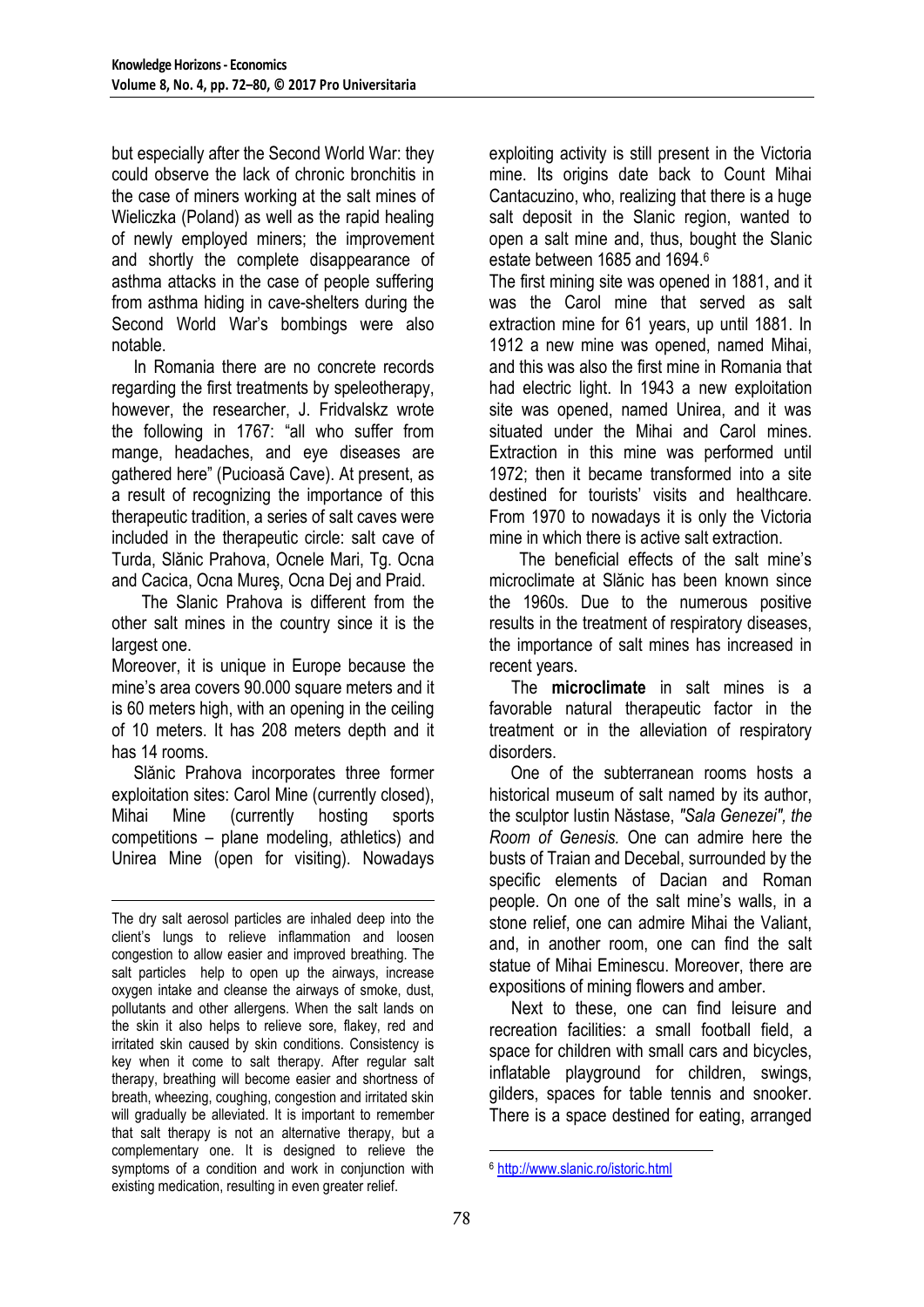as a shop, with tables and chairs around it. There is also a souvenir shop with ethnofolkloric objects and traditional pottery for sale. The lake with salt water has an essential role in attracting the tourists.

The results of the two qualitative researches, one based on a focus group organized at the mine of Slănic-Prahova, and the other one based on an interview with the administrative staff of the salt mine resulted in a SWOT analysis which reflects on the fact that health tourism in salt mines seems to emerge as an important component of future life, if one takes into consideration the great potential that lies in salt mines together with tourists' increasing interest in speleotherapy.

The results of this research highlight the specific features of the deep salt, the places that can be considered real "natural hospitals."

#### Figure 4. **SWOT Analysis of speleotherapy tourism in salt mines**

| <b>STRENGHTS</b>                                                                                                                                                                                                                                                                                                                                                             | <b>WEAKNESSES</b>                                                                                                                                                                                                                                                                                                                                                                                             |
|------------------------------------------------------------------------------------------------------------------------------------------------------------------------------------------------------------------------------------------------------------------------------------------------------------------------------------------------------------------------------|---------------------------------------------------------------------------------------------------------------------------------------------------------------------------------------------------------------------------------------------------------------------------------------------------------------------------------------------------------------------------------------------------------------|
| High potential<br>generated<br>by<br>the<br>presence of salt mines<br>in every region<br>of<br>Romania<br>A loyal clientele<br>formed of people of<br>various<br>ages (from<br>children suffering from<br>asthma to adults and<br>old people with chronic<br>diseases);<br>The<br>population's faith in the<br>therapeutic power<br>οf<br>salt;<br>The<br>development of the | The unequal<br>development<br>of<br>the<br>facilities for therapy and<br>tourism in salt mines;<br>The unequal<br>level of professionalism<br>of those who offer<br>medical services in salt<br>mines;<br>The lack<br>- of<br>investments in speleo-<br>tourism; the majority of<br>salt caves are managed<br>by the state;<br>The excessive<br>dependence of salt cave<br>tourism on the interior<br>market: |
| opportunity of spending<br>free time according to                                                                                                                                                                                                                                                                                                                            | <b>The</b><br>limited<br>offers of resorts of 3-5                                                                                                                                                                                                                                                                                                                                                             |
| categories<br>social<br>benefitting from the                                                                                                                                                                                                                                                                                                                                 | stars demanded<br>by<br>foreign tourists;                                                                                                                                                                                                                                                                                                                                                                     |
| therapeutic powers of                                                                                                                                                                                                                                                                                                                                                        | Dependence                                                                                                                                                                                                                                                                                                                                                                                                    |
| salt;                                                                                                                                                                                                                                                                                                                                                                        | the system<br>on<br>0t                                                                                                                                                                                                                                                                                                                                                                                        |
| Resorts with                                                                                                                                                                                                                                                                                                                                                                 | refunded<br>treatment                                                                                                                                                                                                                                                                                                                                                                                         |
| housing and treatment                                                                                                                                                                                                                                                                                                                                                        | tickets which makes                                                                                                                                                                                                                                                                                                                                                                                           |
| of high standards                                                                                                                                                                                                                                                                                                                                                            | balneo-tourism a less                                                                                                                                                                                                                                                                                                                                                                                         |

| appeared, in order to<br>attract<br>certain<br>customers with<br>high<br>and<br>high<br>incomes<br>expectations (including<br>foreign tourists);                                                                                                                                                                                                                                                                                                                                                                                                                                                                                                                                                                           | profitable<br>business<br>activity;<br>The high level<br>of deterioration in the<br>majority of housing and<br>treatment<br>establishments;<br>The foreigners'<br>knowledge<br>lack of<br>the<br>regarding<br>therapeutic possibilities<br>of Romanian salt, and,<br>the reduced offer of<br>alternative services/links<br>specific market<br>to<br>including<br>segments,<br>entertainment<br>and<br>business.                                                                                                                                                                                   |
|----------------------------------------------------------------------------------------------------------------------------------------------------------------------------------------------------------------------------------------------------------------------------------------------------------------------------------------------------------------------------------------------------------------------------------------------------------------------------------------------------------------------------------------------------------------------------------------------------------------------------------------------------------------------------------------------------------------------------|---------------------------------------------------------------------------------------------------------------------------------------------------------------------------------------------------------------------------------------------------------------------------------------------------------------------------------------------------------------------------------------------------------------------------------------------------------------------------------------------------------------------------------------------------------------------------------------------------|
| <b>OPPORTUNITIES</b>                                                                                                                                                                                                                                                                                                                                                                                                                                                                                                                                                                                                                                                                                                       | <b>RISKS</b>                                                                                                                                                                                                                                                                                                                                                                                                                                                                                                                                                                                      |
| The<br>diversification of tourism<br>services in salt mines, in<br>the sense of orienting<br>towards a tourism of<br>recreation<br>of<br>and<br>introducing alternative<br>methods in cures such<br>anti-stress,<br>as<br>relaxation, spa;<br>global<br>А<br>tendency of returning to<br>nature;<br>The tourism<br>potential in the field of<br>speleo-tourism in not yet<br>completely valued;<br>The<br>readiness<br>of the local population<br>local<br>of<br>and<br>communities<br>offer<br>to<br>assistance and services<br>to tourists looking for the<br>beneficial effects of salt;<br>Encouraging<br>diversification<br>the<br>οt<br>food<br>and<br>commercial<br>services in the locations<br>around salt mines; | The<br>harsh<br>competition<br>the<br>on<br>international market of<br>other forms of tourism<br>that are designed for<br>those interested<br>in<br>health (thermal springs,<br>balneo-therapy,<br>thalassotherapy,<br>spa,<br>fitness/wellness;<br>thermoludism<br>and<br>aquatic sports);<br>Identifying and<br>accessing<br>some<br>budgets destined for the<br>preservation of salt's<br>therapeutic specificities<br>and the modernization<br>of salt exploitation;<br>The<br>lack<br>οf<br>research projects<br>that<br>could draw up new ways<br>of tourism exploitation in<br>salt mines; |

٦